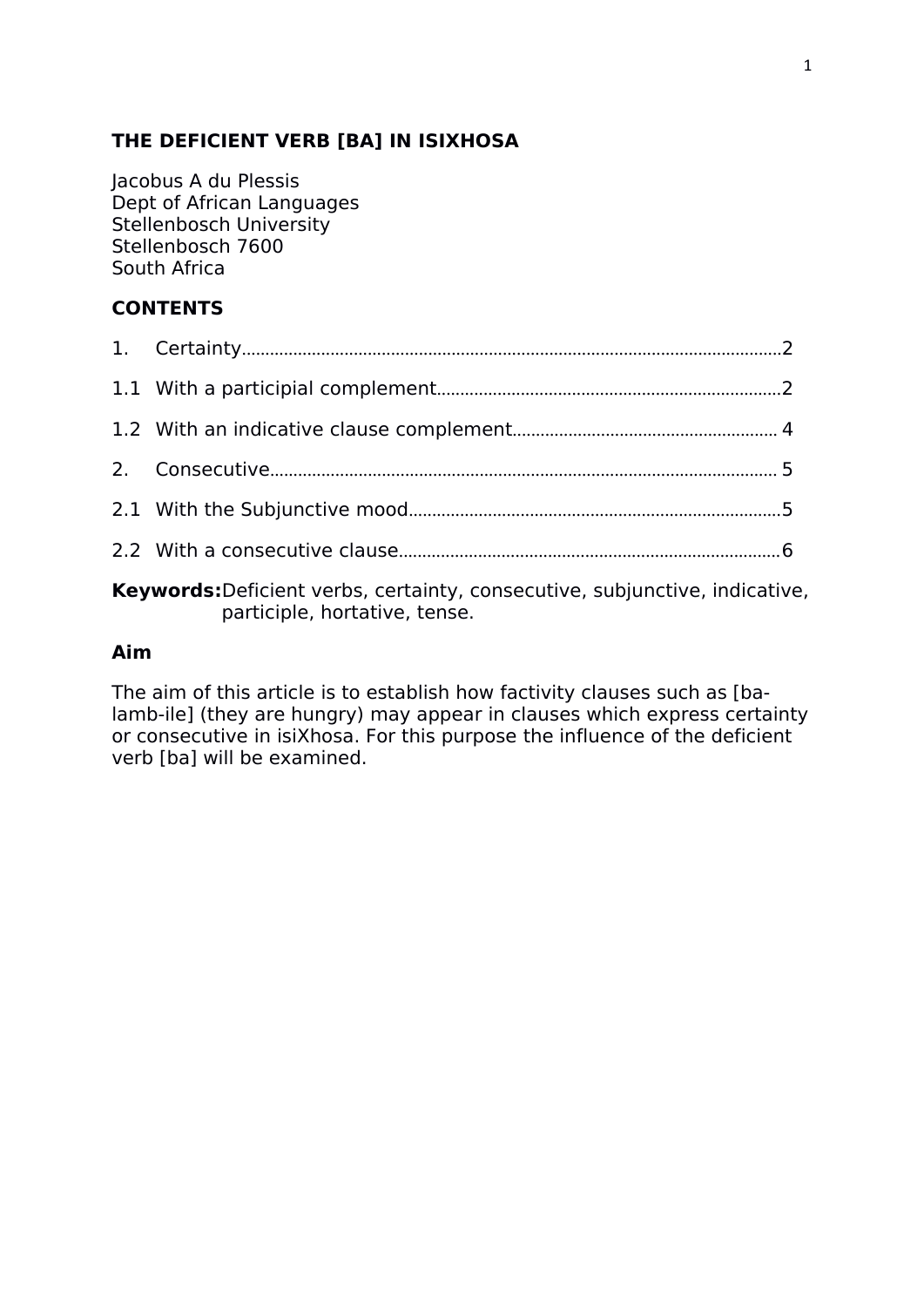The deficient verb [-ba] has to appear with a complement clause as all other deficient verbs. It may appear in constructions which may be interpreted in two ways, i.e. referring to constructions denoting certainty which refers to something that is certain to be true or certain to happen. Secondly, it frequently appears in consecutive clauses.

## **1. With the interpretation of certainty**

- 1.1 The complement clause of **–ba** appears in the Participial mood:
- a. The matrix clause has a Present Tense Indicative clause:
- (1) Present Tense Indicative clause with Participial Present Tense:

[Uku-phuma kwe-langa [lo mntwana [u-ba [e-funda iincwadi za-khe] (to-rise of-sum 1this 1child 1he-ba 1he-read books of him: when the sun comes out, this child is certain to be reading his books)

The matrix clause **u-ba** indicates the Present Tense of the Indicative while the complement clause with **e-funda** refers to the Participial Present Tense which in this case is interpreted as the imperfective aspect. Sentences such as (1) above need some temporal clause such as **ukuphuma kwelanga** above as a necessary condition: it gives the expected time before which something is certain to happen. The verb **–ba** refers to certainty.

(2) Present Tense Indicative clause with Participial Perfect Tense:

[Lo mntu] [u-ba [e-lamb-ile [xa [e-goduk-a] (1this 1person 1he-ba 1he-hungry-perf when he-go-home: this person is certainly being hungry when he goes home)

As in (1) the Present Tense Indicative clause is **u-ba** but now with a Participial Perfect Tense. These participial verbs in the complement clause denote aspect and specifically the perfective aspect. The participial verb also frequently needs to be a stative verb as **e-lambile** above. A temporal clause with **xa** above is also necessary before it gives the expected time before which he is certain to arrive at home being hungry. See also the following stative verb:

(3) [U-ba [e-diniwe [xa [e-fika]

(1he-ba 1he-tired when 1he-arrive: he is certain to be tired when he arrives)

The stative verb **e-diniwe** is a Perfect Participle with a perfective aspect, and the sentence needs the temporal clause **e-fika**.

b. The matrix clause has a Perfect Tense Indicative

(1) Indicative Perfect Tense clause with a Participial Present Tense: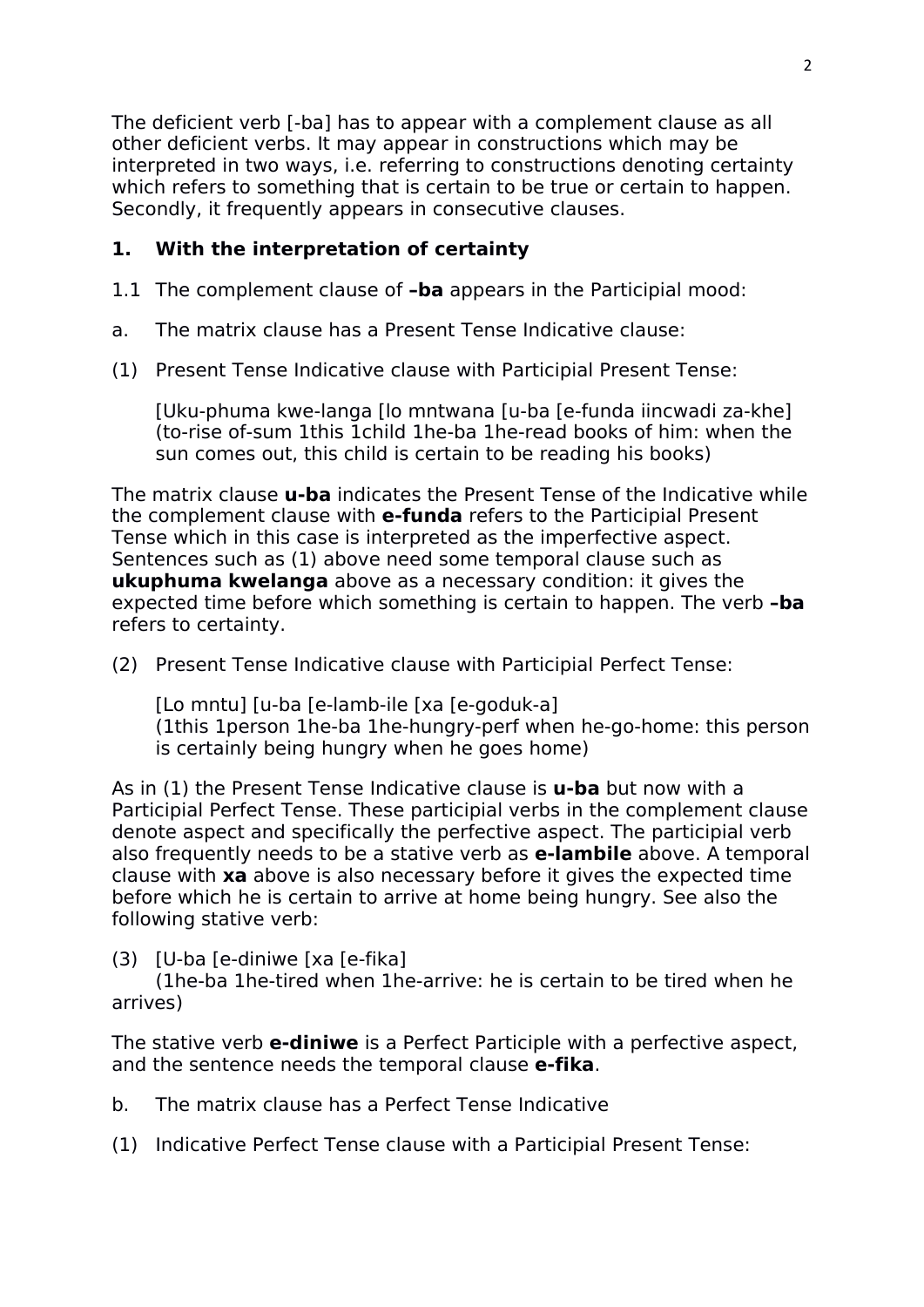[Inyanga] [i-be [i-nga-phel-i [e-nga-thum-el-i] (9month 9it-be 9it-neg-end-neg 1he-neg-send-appl-neg: the month was certainly not ending with him not sending money)

The Perfect Tense Indicative clause is **i-be** with its complement in the negative of the Present Participle: **i-nga-phel-i** referring to the imperfective aspect.

(2) Indicative Perfect Tense clause with a Participial Perfect Tense:

[W-a-khuph-a ilokhwe [e-yi-bek-a phezu kwe-[sicangca [a-be [e-hleli ku-so]

(1she-past-take-out-fy 9dress 1she-9-it-place-fy top of-7mat 1rel shebe 1she-

sit-perf on-7 it: she took out the dress while putting it on top of a mat on which

she was sitting)

The clause [a-be] has a Perfect Tense within a relative clause but with Indicative Perfect tense reference. The complement of **a-be** above has a perfect tense participle verb **e-hleli** which is a stative verb with a perfective aspect and a reference to a past tense because of the preceding perfect tense clause with [a-be].

c. The matrix clause has a Temporal mood:

(1) Temporal mood clause with a Participial Present tense clause:

[Sel-e-xol-ile uyise [pro aku-ba [e-m-bona umntwana] (already-1he-please-perf his-father 1pro 1when 1he-1him-see child: his father was already pleased when he was certain to see hischild)

The morpheme [-aku-] represents the Temporal mood and in (1) it appears without its agreement **a**- of **uyise**, the agreement being coalesced with **aku**. The complement clause has the participial present tense verb **embona** which has the imperfective aspect. The verb **–ba** above refers to certainty.

(2) Temporal mood clause with a Participial Perfect tense clause:

[B-aku-ba [be-fik-ile emlanjeni], ba-zi-nika ithuba elaneleyo lokuhlamba

(2they-when-ba 2they-arrive-perf loc-river, 2they-refl-give time enough of-

to-wash: when they have arrived for sure at the river, they gave themselves enough time to wash)

The complement clause has a perfect tense **be-fik-ile** which refers to the perfective aspect.

d. The matrix clause has a Subjunctive mood: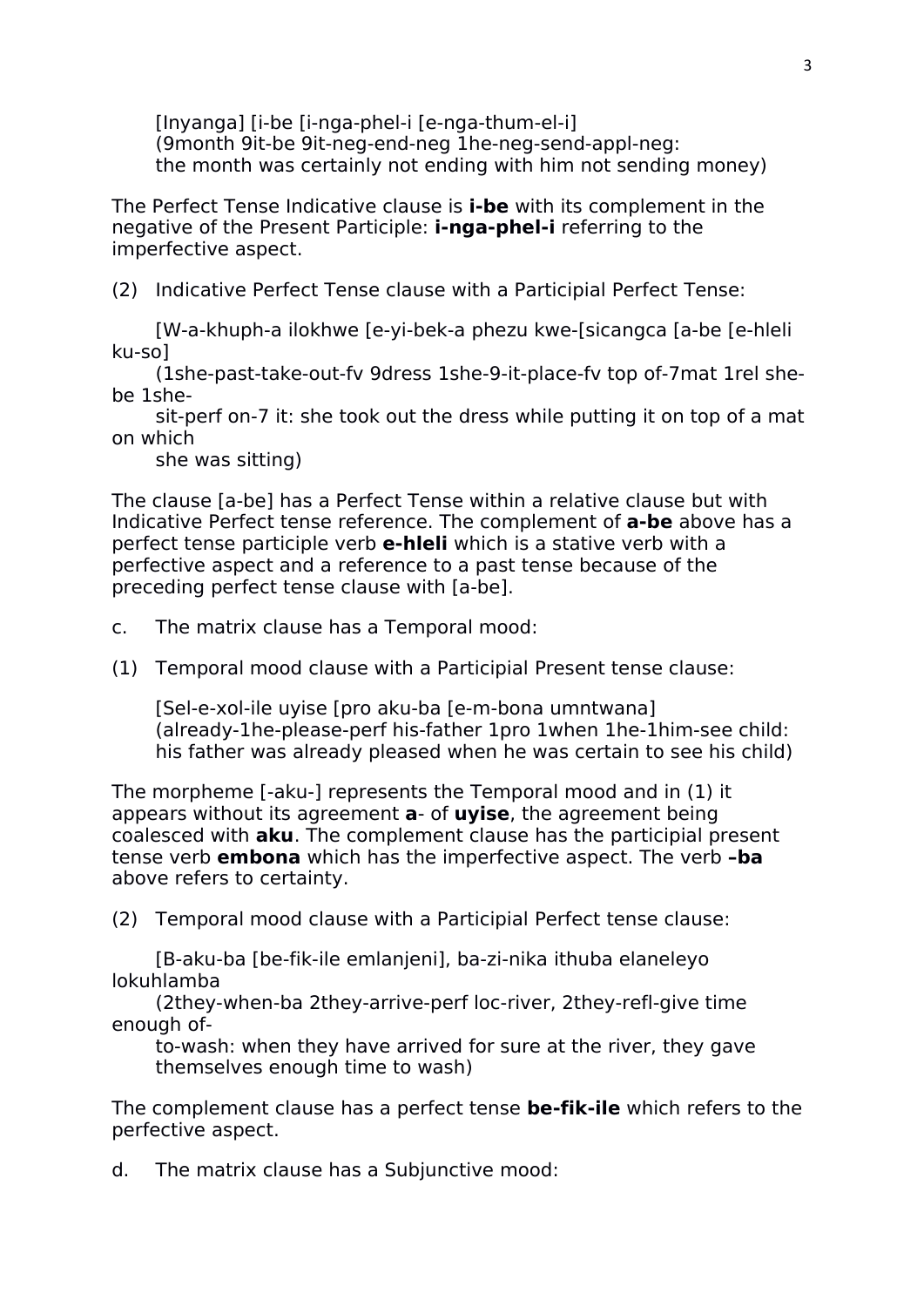(1) Subjunctive mood with Present Tense participle:

[U-funa [ukuba [uyise [a-be [e-thetha imfungumfungu?]

(1he-want that his.father 1he-certain 1he-talk nonsense: does he want that his

father must certainly talk a lot of nonsense?)

The clause **a-be** above has the Subjunctive mood after the complementiser **ukuba**. The subjunctive has been used above to allow **ethetha**, a present tense participle with imperfective reference which is not allowed after **ukuba** with the verb **funa** in the matrix clause.

(2) Subjunctive mood clause with Perfect Tense Participle:

[Yi-nto [a-be [e-yi-khathal-el-e ngantoni uku-z-enza uyise w-aba bantwana?]

(it-is-thing 1he-certain 1he-9it-anxious-appl-perf with-what to-reflmake father

of-these children?: why is he certain to be so very anxious to make himself a

father (guardian) of these children?)

The clause with **eyikhathalele** has the Perfect Tense Participle with the perfective aspect. The subjunctive **abe** is necessary because the participle may not appear in this interrogative which necessitates a subjunctive.

- e. Matrix has a Hortative mood
- (1) With **Participle** Present Tense Makabe ehamba (hore-he-be ke-go: he must certainly be going)
- (2) With **Participle** Perfect Tense Kwacaca ukuba sikho isigqibo emakube e-s-enz-ile (it-clear-that it-there decision rel-hort-uit-be he-it-do-perf: it is clear that there is a decision which he must certainly has made)
- 1.2 The complement clause of **ba** appears in the Indicative mood:
- a. The matrix clause has a Future tense Indicative clause
- (1) Future tense Indicative clause with Present tense Indicative:

[U-bon-e kakuhle [ukuba [w-o-ba [u-zi-nqik-el-a ilitye elineembovane] (1he-see-perf well that 1he-fut-certain 1he-refl-turn-over-appl-fv stone which-has-ants: he saw clearly that he will certainly land himself in trouble)

The clause **u-zi-nqikela** retains the reference to the present time while the matrix clause **woba** has a Future tense of the Indicative. Thus, in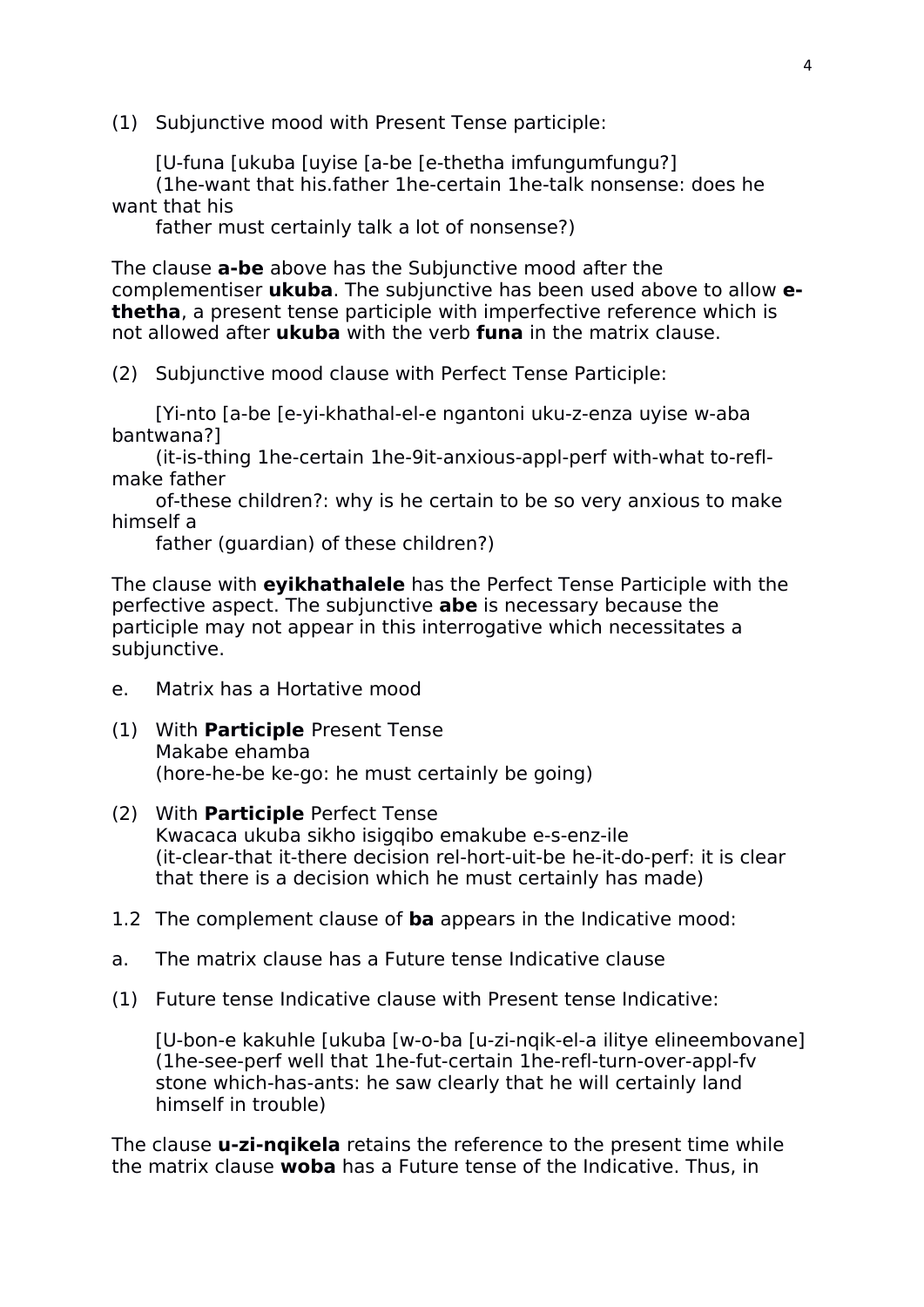some future time he will certainly be in a position where he is in some trouble.

(2) Future tense Indicative clause with perfect tense Indicative:

[Ngokwenjenjalo u-ya-ku-ba [u-ndi-nced-ile] (Pahl 1971:153) (By doing so 1he-fut-certain 1he-me-help-perf: by doing so he will certainly

have helped me)

In comparison with (1) above, the Perfect Tense Indicative **u-ndi-ncedile** refers to an event in the past where he will be certain to have helped me.

- b. The matrix clause has a Subjunctive mood clause:
- (1) Subjunctive with Present tense Indicative:

[Abantwana [ba-mel-w-e [ukuba [ba-be [ba-ya-vuya [njengoko [be-za ku-ba no-hambo] (2children 2they-must-pass-perf that 2they-certain 2they-presbe.glad as 2they-will-be with-journey: the children must certainly be glad as they are going on a journey)

The subjunctive clause is **ba-be** above after the complementizer **ukuba** with the matrix verb **melwe**. The Present tense clause **ba-ya-vuya** may not appear after **ukuba** as above but the subjunctive clause **babe** made it possible for it to appear.

(2) Subjunctive with Future tense Indicative:

[Ku-bon-akal-a [ukuba [ba-mangal-is-iw-e [k-ukuba [a-be [u-za-kutyelela kweso sikolo] (it-appear that 2they-surprise-caus-pass-perf that 1he-certain 1hewill-visit at-that-school: it appears that they were surprised that he is certain that he will visit that school)

The Future tense clause with **uza kutyelela** needs a subjunctive **abe** because it may not appear after the complementizer with **ukuba**.

(3) Subjunctive with Perfect tense Indicative:

[Abantwana [ba-fanele [ukuba [ba-be [ba-lamb-ile [ukuze [ba-ty-e umngqusho] (2children 2they-must that they-certain 2they-hungry-perf that 2they-

eat-subj samp: the children must certainly be hungry to eat samp)

As above, the Perfect Indicative **ba-lambile** needs a subjunctive clause **babe** to appear after the complementizer **ukuba** with the matrix verb **fanele**. The Perfect tense verbs in these cases are usually stative verbs as **lamba** above.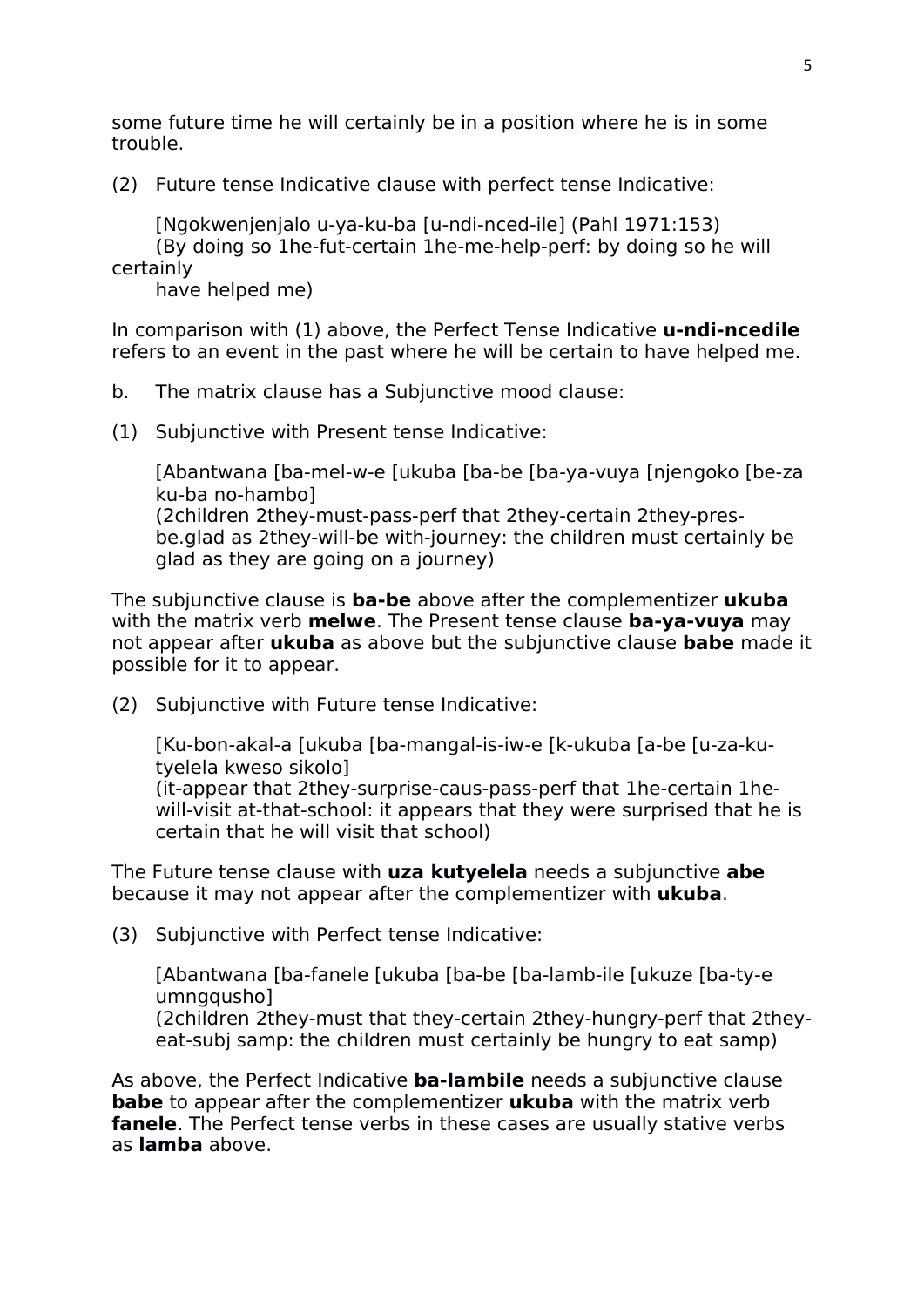c. The matrix clause has a Hortative mood clause:

Ndiyacinga ukuba [ma-ba-b-e [ba-lamb-ile] (I think that they must certainly be hungry)

#### **2. Consecutive**

- 2.1 The matrix clause has the Subjunctive mood.
- a. The complement clause has a Present tense Indicative verb:

[Umntwana u-zo-ngen-a ehlathini elikhulu] [a-be ke [u-ya-lahlek-a] (Child he-will-enter in-forest big he-be he-lost)

The subjunctive in **a-be** is dependent on the first clause which must have either a present tense or future tense verb. The verb in the first coordinated clause is **u-zo-ngena** which has the future tense of the Indicative. The consecutive clause with **a-be** will then be in the Subjunctive mood. The complement clause of this subjunctive mood clause is **u-ya-lehleka** which has the present tense of the Indicative mood.

b. The complement clause has the Present Tense of the Participle:

The first clause in the coordinated consecutive clause has the verb **–thi** with a temporal reference with a present participle in [-e-si-thi] from the compound tense [w-a [y-[e-si-thi]. This present tense forces a subjunctive on the second coordinated clause in [a-be]:

[Umntu [w-a- [y- [e-si-thi [e-phum-a phandle] [a-be [e-diban-a ne-polisa] (person when he-goes outside, he-then he-meets with-policeman)

The complement of **a-be** has [e-dibana] which is the present tense of the participle.

The first clause in the coordinated consecutive clause has a present tense of the Indicative u-ya-z-azi]

[U-ya-z-azi zonke izimvu za-khe] [zi-be nazo [zi-m-azi yena] (McLaren 1952:152) (he knows all his sheep and they also they know him)

c. The complement clause has the Perfect tense of the participle:

The subjunctive clause with zi-be is dependent on the present tense of the preceding temporal verb [zi-thi]:

- -**thi**:ezi zithi se-zi-buy-ile esikolweni, [zi-be [zi-phind-el-e] (When they already returned from school, they then go back)
- d. Complement clause has Subjunctive mood: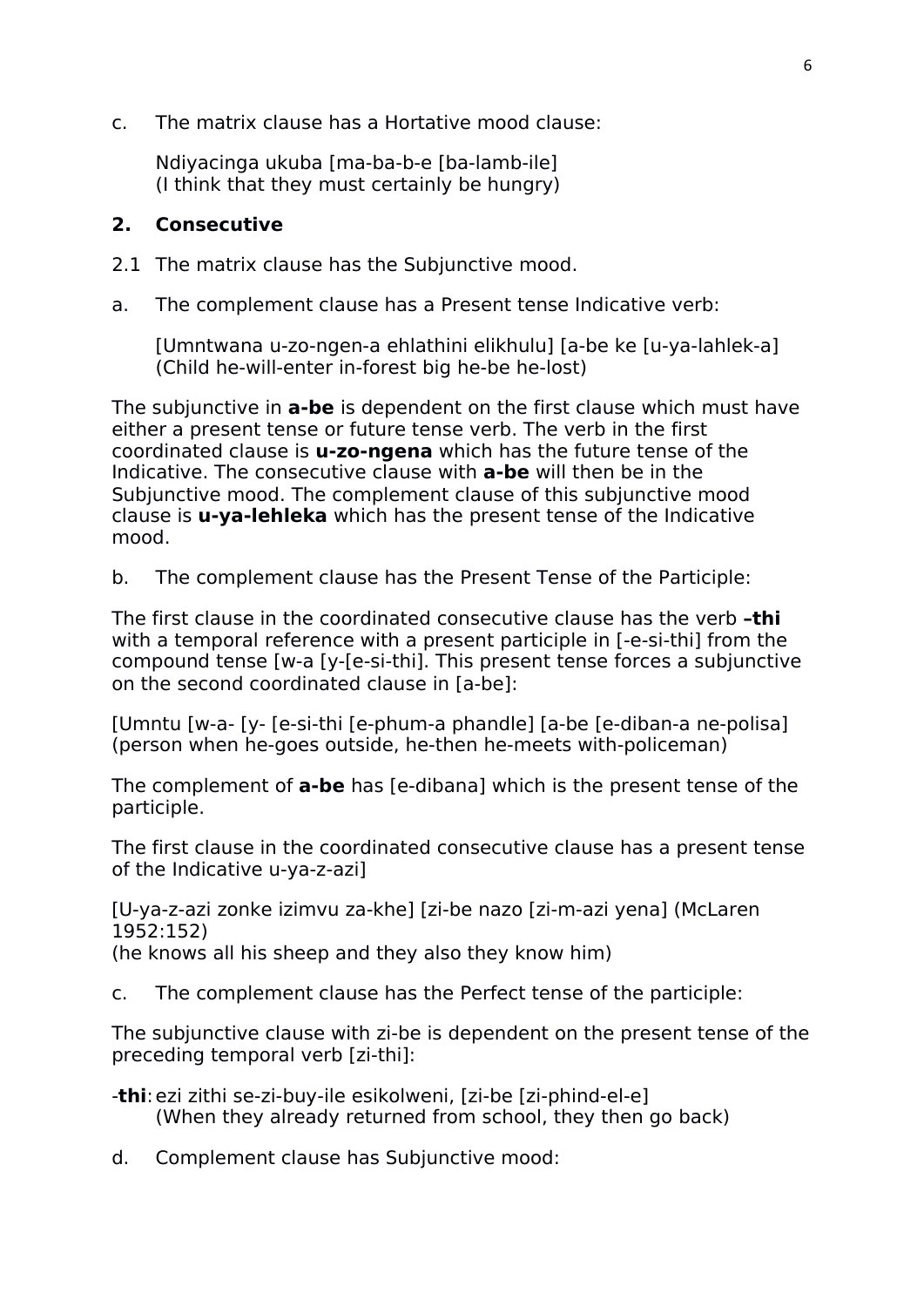(i) -**ze**: emva koko [a-ka-z-ange [a-be [a-buy-e [a-phind-e [a-kw-enz-e oko]

(Thereafter he never again did that)

(ii) **coord**: ethubeni lavakala ilizwi lakho lisithi: hamba, Langeni, utsho ibhabh-e i-

de i-ze kuwe [i-be [i-nyuk-e]

(Sometimes your voice is heard, go, Langeni, tell it to fly and come to you and

go up to you)

In (i) the subjunctive **a-be** is dependent on the deficient verb with **ze** in [a-ka-z-ange]. The complement of a-be is also in the subjunctive because it is also dependent on the deficient verb **ze**.

In (ii) the subjunctive [i-be] appears with other subjunctive verbs in a consecutive clause (i-bhabhe [i-de [i-ze] and the complement of **i-be** is also subjunctive i-nyuke being dependent on these subjunctive clauses.

2.2 The matrix clause has a consecutive clause

### a. **Consecutive** with Indicative Present Tense

Coord: Wakhupha inaliti, wayitofa le ndoda [w-a-ba ke [u-ya-bu-sindisa ubomi bayo]

(he took out the injection and injected the man and he saved his life)

b. **Consecutive** with Indicative Perfect Tense

-khe: Wemka apho enga-kh-ange [wa-ba [u-xelele mntu ngento aya ku-yenza (Pahl 1971:153)

(He went away from there without ever telling anybody about what he will be doing)

### c. **Consecutive** with Participle Present Tense

**Uthe** evuma, waba naye esuka elandela umfazi (When he agreed, he simply followed the woman)

### d. **Consecutive** with Participle Perfect Tense

**Wathi** efika, waba etyile (When he arrived, then he ate)

Ifikile laa ndoda, yaba ke imgxothile uNozenza (That man arrived, and then he drove Nozenza away)

# **References**

Duncan, B. 1989. *The argument structure of the deficient verb in Xhosa*. M.A., SUN.